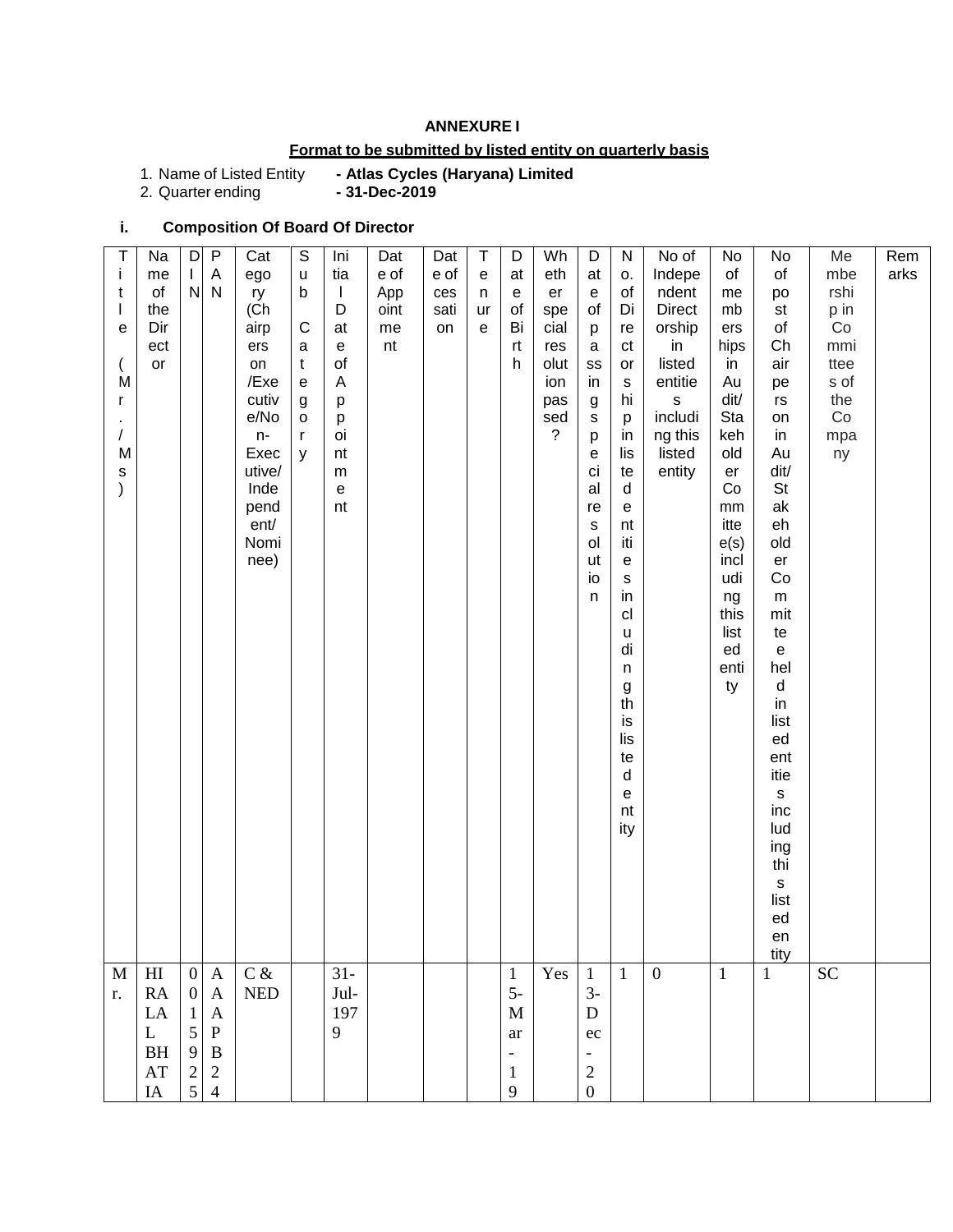|                             |                                                                                                            | $\,8\,$                                                                                                                    | $\boldsymbol{0}$<br>$\mathfrak s$<br>L                                                                                                                                |            |                                                                        |                        |                                  | $\overline{4}$<br>3                                                                                     |     | $\mathbf{1}$<br>9                                                                                         |              |                  |                  |                  |                          |  |
|-----------------------------|------------------------------------------------------------------------------------------------------------|----------------------------------------------------------------------------------------------------------------------------|-----------------------------------------------------------------------------------------------------------------------------------------------------------------------|------------|------------------------------------------------------------------------|------------------------|----------------------------------|---------------------------------------------------------------------------------------------------------|-----|-----------------------------------------------------------------------------------------------------------|--------------|------------------|------------------|------------------|--------------------------|--|
| $\mathbf M$<br>r.           | <b>IS</b><br>H<br>W<br>${\sf AR}$<br>DA<br>S<br><b>CH</b><br>${\rm U}{\rm G}$<br>$\boldsymbol{\mathrm{H}}$ | $\boldsymbol{0}$<br>$\boldsymbol{0}$<br>$\boldsymbol{0}$<br>$\boldsymbol{7}$<br>3<br>$\overline{c}$<br>5<br>$\overline{7}$ | $\mathbf{A}$<br>$\boldsymbol{\mathsf{A}}$<br>$\rm IP$<br>$\mathcal{C}$<br>$8\,$<br>$\boldsymbol{0}$<br>$\boldsymbol{7}$<br>$\mathfrak s$<br>$\boldsymbol{\mathrm{F}}$ | ${\rm ED}$ | $31 -$<br>Ma<br>$r-$<br>198<br>$\, 8$                                  | $31 -$<br>Mar-<br>2018 | $\ensuremath{\mathfrak{Z}}$<br>6 | $\mathbf{1}$<br>$0-$<br>Ju<br>$n-$<br>$\mathbf{1}$<br>9<br>3<br>9                                       | NA  |                                                                                                           | $\mathbf{1}$ | $\boldsymbol{0}$ | $\boldsymbol{0}$ | $\boldsymbol{0}$ | $\overline{SC}$          |  |
| $\mathbf M$<br>r.           | KA<br>RT<br>$\ensuremath{\textup{IK}}\xspace$<br>RO<br><b>OP</b><br><b>RA</b><br>$\bf I$                   | $\overline{0}$<br>6<br>$\boldsymbol{7}$<br>$\, 8$<br>9<br>$\overline{2}$<br>$\,8\,$<br>$\overline{7}$                      | $\mathbf{A}$<br>$\mathbf{A}$<br>$\bf K$<br>$\mathbf P$<br>${\bf R}$<br>4<br>6<br>$\overline{7}$<br>9<br>$\mathbf N$                                                   | ${\rm ID}$ | $30-$<br>De<br>$C-$<br>201<br>$\overline{4}$                           | $13-$<br>Dec-<br>2019  | $\sqrt{6}$<br>$\boldsymbol{0}$   | $\sqrt{2}$<br>$6-$<br>M<br>ay<br>$\overline{\phantom{a}}$<br>$\mathbf{1}$<br>9<br>5<br>$\boldsymbol{7}$ | Yes | $\mathbf{1}$<br>$3-$<br>$\mathbf D$<br>ec<br>$\sqrt{2}$<br>$\boldsymbol{0}$<br>$\mathbf{1}$<br>9          | $\mathbf{1}$ | $\mathbf{1}$     | $\overline{1}$   | $\overline{1}$   | AC, N<br>RC              |  |
| $\mathbf M$<br>r.           | <b>SA</b><br>NJI<br>V<br>KA<br><b>VA</b><br>$_{\rm LJI}$<br>$\mathbf T$<br>SI<br>${\rm NG}$<br>H           | $\boldsymbol{0}$<br>$\boldsymbol{0}$<br>$\boldsymbol{0}$<br>$\mathbf{1}$<br>$\mathfrak{S}$<br>$\sqrt{6}$<br>$\,8\,$<br>9   | $\boldsymbol{\mathsf{A}}$<br>M<br>Q<br>${\bf P}$<br>S<br>9<br>$\sqrt{2}$<br>$\boldsymbol{7}$<br>$\boldsymbol{0}$<br>$\mathsf{C}$                                      | ID         | $30-$<br>De<br>$C-$<br>201<br>$\overline{4}$                           | $13 -$<br>Dec-<br>2019 | $\sqrt{6}$<br>$\boldsymbol{0}$   | $\sqrt{2}$<br>$6-$<br>Ja<br>$n-$<br>$\mathbf{1}$<br>9<br>5<br>6                                         | Yes | $\mathbf{1}$<br>$3-$<br>$\mathbf D$<br>ec<br>$\overline{c}$<br>$\boldsymbol{0}$<br>$\mathbf{1}$<br>9      | $\sqrt{2}$   | $\mathbf{1}$     | $\mathbf{1}$     | $\boldsymbol{0}$ | AC, SC<br>$,\!{\rm NRC}$ |  |
| $\mathbf{M}$<br>${\bf S}$ . | Sad<br>hna<br>Sya<br>$\mathbf{1}$                                                                          | $\boldsymbol{0}$<br>$\tau$<br>$8\,$<br>3<br>$\overline{7}$<br>5<br>$\overline{c}$<br>9                                     | $\mathbf{A}$<br>L<br>${\bf U}$<br>$\mathbf P$<br>${\bf S}$<br>$\mathfrak{Z}$<br>$\boldsymbol{7}$<br>$\mathfrak s$<br>$\sqrt{2}$<br>Q                                  | ID         | $28 -$<br>Sep<br>$\qquad \qquad \blacksquare$<br>201<br>$\overline{7}$ | $13-$<br>Dec-<br>2019  | $\sqrt{6}$<br>$\boldsymbol{0}$   | $\mathbf{1}$<br>$7-$<br>${\bf S}$<br>ep<br>$\mathbf{1}$<br>9<br>5<br>$\overline{7}$                     | Yes | $\mathbf{1}$<br>$3-$<br>${\bf D}$<br>ec<br>$\sqrt{2}$<br>$\boldsymbol{0}$<br>$\mathbf{1}$<br>$\mathbf{9}$ | $\sqrt{2}$   | $\mathbf{1}$     | $\boldsymbol{0}$ | $\boldsymbol{0}$ | AC, N<br>RC              |  |

| <b>Company Remarks</b>                         | This is to inform you that Ms. Sadhna Syal has resigned from the post of<br>Independent Director of the Company with effect from 22.04.2019 due to some<br>personal reasons. |
|------------------------------------------------|------------------------------------------------------------------------------------------------------------------------------------------------------------------------------|
| Whether Regular chairperson<br>appointed       | Yes                                                                                                                                                                          |
| Whether Chairperson is<br>related to MD or CEO | No                                                                                                                                                                           |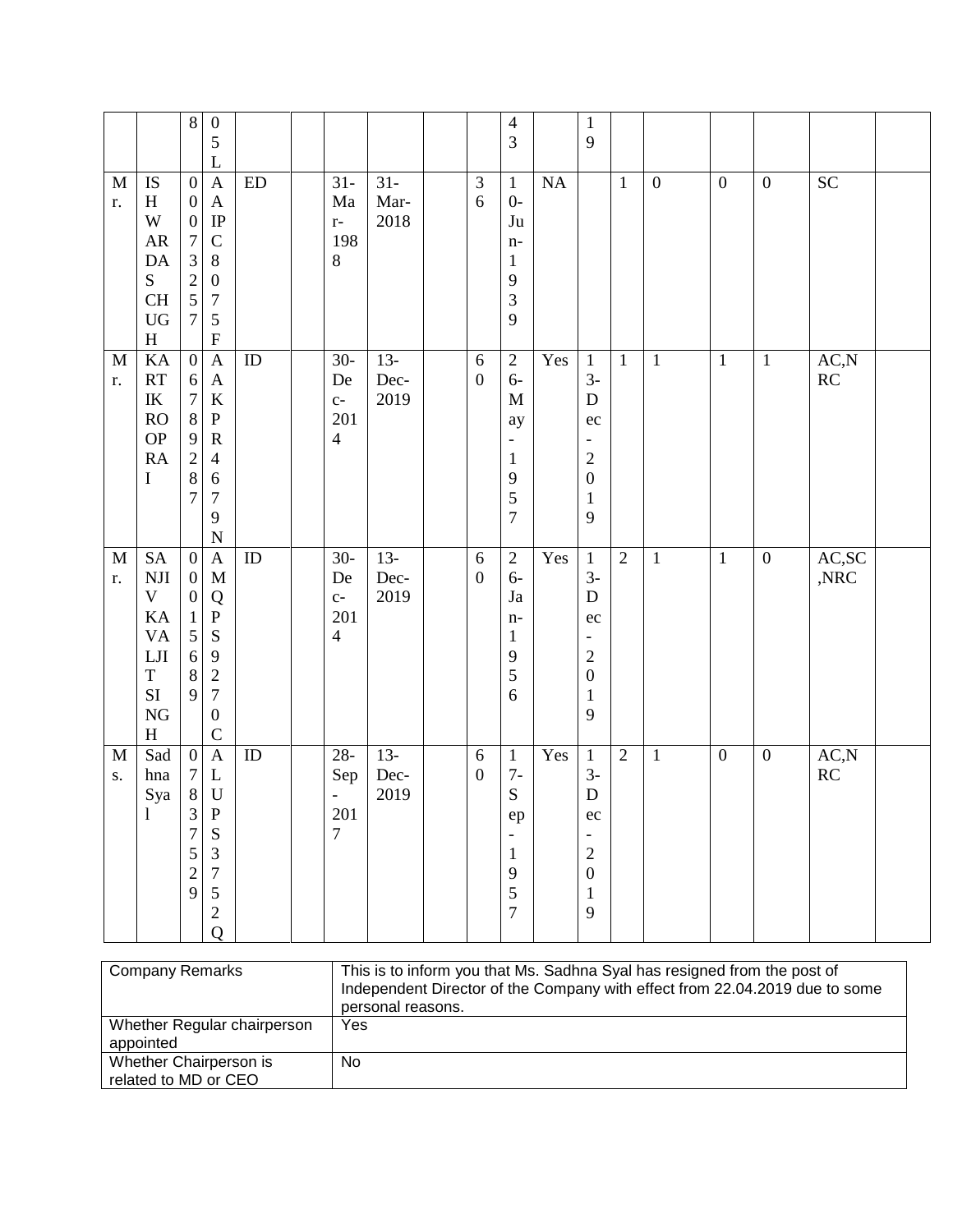## **ii. Composition of Committees**

#### **a. Audit Committee**

| . . |                      |          |                        |                   |                       |
|-----|----------------------|----------|------------------------|-------------------|-----------------------|
| Sr. | Name of the Director | Category | Chairperson/Membership | Appointment       | <b>Cessation Date</b> |
| No. |                      |          |                        | Date              |                       |
|     | KARTIK ROOP RAI      | ID       | Chairperson            | $30 - Dec - 2014$ |                       |
|     | SANJIV KAVALJIT      | ID       | Member                 | $30 - Dec - 2014$ |                       |
|     | <b>SINGH</b>         |          |                        |                   |                       |
|     | Sadhna Syal          | ID       | Member                 | 31-Jul-1979       |                       |

| Company Remarks          |     |
|--------------------------|-----|
| Whether<br>Permanent     | Yes |
| chairperson<br>appointed |     |

### **b. Stakeholders Relationship Committee**

| Sr. | Name of the Director            | Category  | Chairperson/Membership | Appointment | <b>Cessation Date</b> |
|-----|---------------------------------|-----------|------------------------|-------------|-----------------------|
| No. |                                 |           |                        | Date        |                       |
|     | HIRA LAL BHATIA                 | $C &$ NED | Chairperson            | 31-Jul-1979 |                       |
|     | <b>ISHWAR DAS CHUGH</b>         | ED        | Member                 | 31-Mar-2018 |                       |
|     | SANJIV KAVALJIT<br><b>SINGH</b> | ID        | Member                 | 14-Aug-2019 |                       |

| Company Remarks          |     |
|--------------------------|-----|
| <b>Whether Permanent</b> | Yes |
| appointed<br>chairperson |     |

#### **c. Risk Management Committee**

| .<br>. <i>ا</i> ت | Director<br>Name of the | <i>Categorv</i> | Chairperson/Membership | Appointment | Date<br><i>Cessation</i> |
|-------------------|-------------------------|-----------------|------------------------|-------------|--------------------------|
| No.               |                         |                 |                        | Date        |                          |

| Company<br>Remarks       |  |
|--------------------------|--|
| <b>Whether Permanent</b> |  |
| chairperson appointed    |  |

#### **d. Nomination and Remuneration Committee**

| Sr.<br>No. | Name of the Director            | Category | Chairperson/Membership | Appointment<br>Date | <b>Cessation Date</b> |
|------------|---------------------------------|----------|------------------------|---------------------|-----------------------|
|            | SANJIV KAVALJIT<br><b>SINGH</b> | ID       | Chairperson            | $30 - Dec - 2014$   |                       |
|            | <b>KARTIK ROOP RAI</b>          | ID       | Member                 | $30 - Dec - 2014$   |                       |
|            | Sadhna Syal                     | ID       | Member                 | 31-Jul-1979         |                       |

| <b>Company Remarks</b>   |     |
|--------------------------|-----|
| <b>Whether Permanent</b> | Yes |
| chairperson appointed    |     |

## iii. **Meeting of Board of Directors**

| Date(s) of Meeting<br>(if any) in the<br>previous quarter | Date(s) of Meeting<br>(if any) in the<br>relevant quarter | Whether<br>requirement of<br>Quorum met | Number of<br>Directors present | Number of Independent<br>Directors present |
|-----------------------------------------------------------|-----------------------------------------------------------|-----------------------------------------|--------------------------------|--------------------------------------------|
| $12$ -Jul-2019                                            | 07-Oct-2019                                               | Yes                                     |                                |                                            |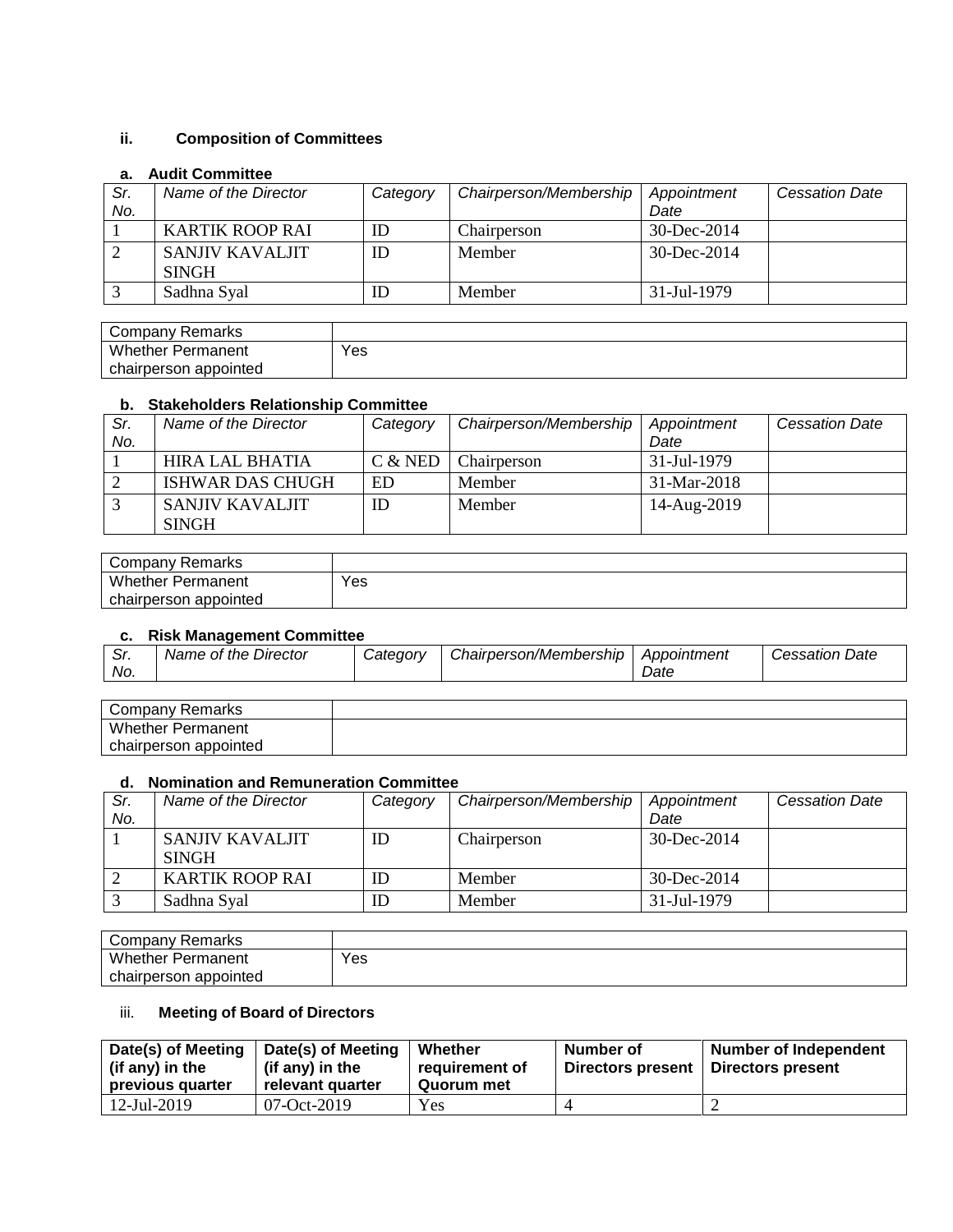| $-2019$<br>$19$ -Jul- | $-2019$<br>$29-$<br>$Oct-$ | $ -$<br>Y es |  |
|-----------------------|----------------------------|--------------|--|
| 2019<br>$14$ -Aug-    | $-2019$<br>14-Nov-2        | - -<br>Y es  |  |

| Company Remarks               |    |
|-------------------------------|----|
| Maximum gap between any       | 53 |
| two consecutive (in number of |    |
| days)                         |    |

#### iv. **Meeting of Committees**

| Name of the<br><b>Committee</b> | Date(s) of<br>meeting during<br>of the committee<br>in the previous<br>quarter | Date(s) of<br>meeting of the<br>committee in the<br>relevant quarter | Whether<br>requirement<br>of Quorum<br>met (Yes/No) | Number of<br><b>Directors</b><br>present | <b>Number of</b><br>independent<br>directors<br>present |
|---------------------------------|--------------------------------------------------------------------------------|----------------------------------------------------------------------|-----------------------------------------------------|------------------------------------------|---------------------------------------------------------|
| <b>Audit Committee</b>          | 14-Aug-2019                                                                    |                                                                      | Yes                                                 |                                          |                                                         |
| <b>Audit Committee</b>          |                                                                                | $07-Oct-2019$                                                        | Yes                                                 |                                          |                                                         |
| <b>Audit Committee</b>          |                                                                                | 29-Oct-2019                                                          | Yes                                                 |                                          |                                                         |
| <b>Audit Committee</b>          |                                                                                | 14-Nov-2019                                                          | Yes                                                 |                                          |                                                         |

| Company Remarks               |    |
|-------------------------------|----|
| Maximum gap between any       | 53 |
| two consecutive (in number of |    |
| days) [Only for Audit         |    |
| Committeel                    |    |

#### v. **Related Party Transactions**

| <b>Subject</b>                                                                                            | <b>Compliance status</b><br>(Yes/No/NA) | <b>Remark</b> |
|-----------------------------------------------------------------------------------------------------------|-----------------------------------------|---------------|
| Whether prior approval of audit committee obtained                                                        | Yes                                     |               |
| Whether shareholder approval obtained for material RPT                                                    | Not Applicable                          |               |
| Whether details of RPT entered into pursuant to omnibus<br>approval have been reviewed by Audit Committee | Yes                                     |               |

| Disclosure of notes on related  |  |
|---------------------------------|--|
| party transactions and          |  |
| Disclosure of notes of material |  |
| related party transactions      |  |

#### **VI. Affirmations**

- 1. The composition of Board of Directors is in terms of SEBI (Listing obligations and disclosure requirements) Regulations, 2015. - **Yes**
- 2. The composition of the following committees is in terms of SEBI(Listing obligations and disclosure requirements) Regulations, 2015
	- a. Audit Committee **Yes**